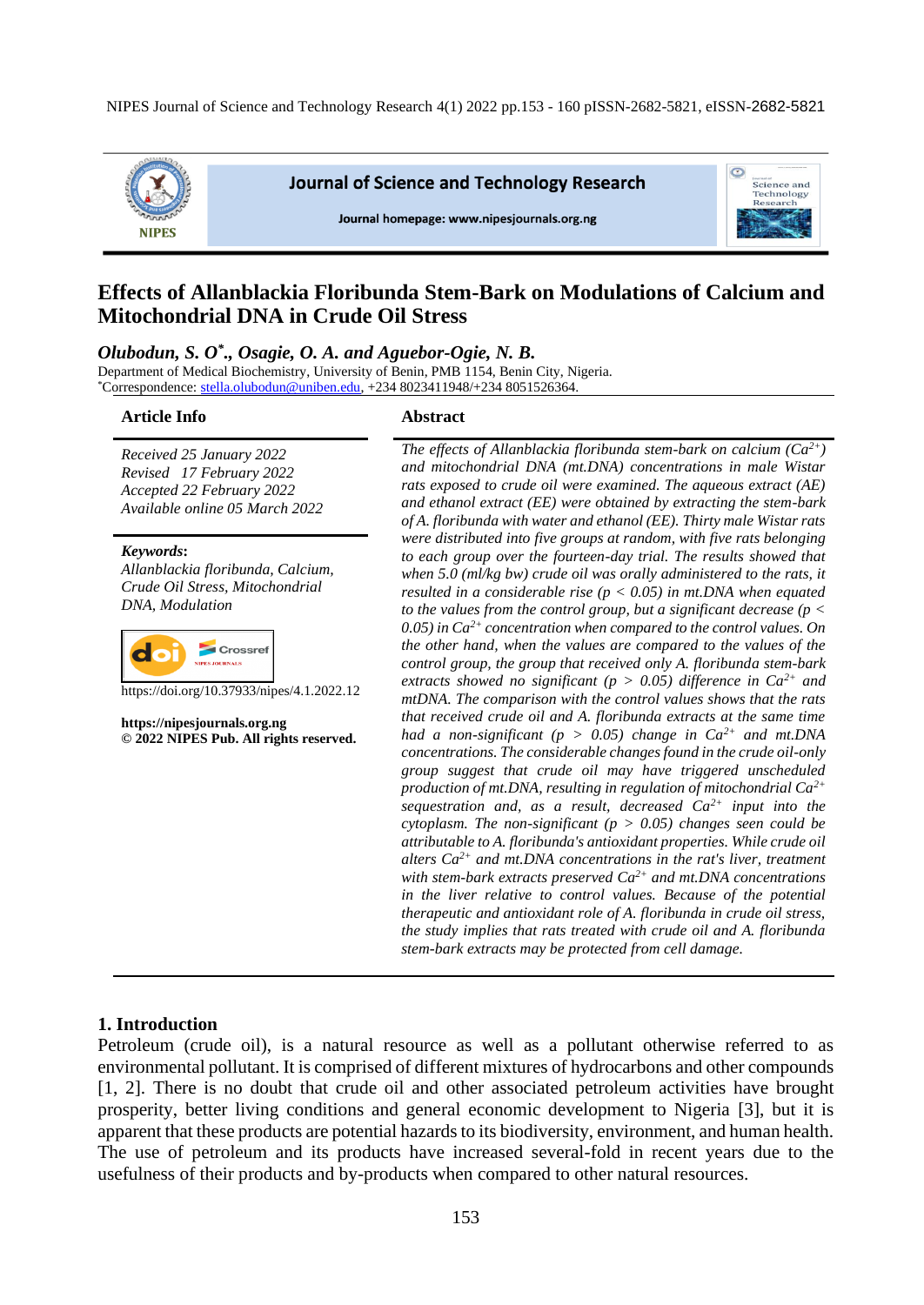Crude oil has been shown to promote concentration-dependent inhibition of calcium influx and mitochondrial swelling [4]. In an earlier study, administration of crude oil at the dose of 5 ml/kg/day for 2 weeks resulted in significant increase in malondialdehyde (MDA) levels and altered antioxidant enzyme activities [5, 6, 7].

Crude oil exposure may be direct or indirect. The indirect methods of exposure may be by ingestion of food crops, water and organisms in water bodies such as fishes which has been exposed due to spill. Several studies have shown that exposure to crude oil may cause alterations in biochemical, physiological, hematologic and reproductive parameters [2, 5, 6, 7, 8, 9], enhanced by the production of free radicals/reactive oxygen species (ROS) leading to the induction of oxidative stress in plants and animal tissues stress [2, 5, 7, 9]. Oxidative stress has been shown to be one of the causes of several diseases, such as, degenerative diseases, cardiovascular disease, aging and cancer [6, 10].

The major producer of reactive oxygen species (ROS) in organisms is mitochondria and the close proximity of mitochondrial DNA (mt.DNA) to ROS, makes it prone to oxidative damage than nuclear DNA, suggesting that mt.DNA is more susceptible to oxidative damage [11, 12]. As the major producer and primary target of ROS, mitochondria are thought to play an important role in cell damage. The mitochondrial theory of degeneration, extended from the free radical theory, proposes that oxidative damage generated during oxidative phosphorylation of mitochondrial macromolecules such as mt.DNA, proteins, or lipids is responsible for degenerating illnesses [12]. As mt.DNA encodes essential components of oxidative phosphorylation and protein synthesis machinery, oxidative damage-induced mtDNA mutations that impair either the assembly or the function of the respiratory chain will in turn trigger further accumulation of ROS, which may result in a vicious cycle leading to energy depletion in the cell and ultimately cell death [12, 13, 14]. As mitochondria play a critical role in regulation of apoptosis, environment-related mitochondrial oxidative stress may contribute to apoptosis [12, 15].

Since several studies have shown that exposure to crude oil may induce toxic manifestations by enhancing the production of free radicals and DNA damage (oxidative stress), the administration of medicinal plants [6, 16], may protect against environment-induced oxidative stress and hepatotoxicity [6]. Also, the results of other researchers recorded the free-radical scavenging activity, anti-inflammatory and hypoglycemic properties of *A. floribunda* (9, 16) and attributed these activities to the ability of *Allanblackia* antioxidant molecules such as flavonoids and tannins, to reduce cell defense against oxidative stress through the free radical scavenging effect of the plant extracts. This is because plants have been reported to be antimicrobial, hepatoprotective, antihepatotoxic and/or antioxidants and as such have the ability to fight the toxicity induced on biological macromolecules [17].

The use of medicinal plants as a therapeutic and curative treatment for ailments and disorders has grown in popularity recently. This is owed to the existence of phytochemicals such as alkaloids, flavonoids, polyphenols, saponins, and other phytochemicals in plants. These phytochemicals have been found to have medicinal potential, implying that they can combat toxic lesions caused on biological macromolecules by pathogens, chemicals, and/or environmental stresses [2, 5, 7, 9].

*Allanblackia floribunda* (Oliver or tallow-tree), used in this study is a medicinal plant belonging to the family *Clusiaceae* or *Guttiferae*. It is identified as one out of nine species of the genus [18]. It can be found in Nigeria's rain forests, particularly in the south-eastern regions. Anticancer, antibacterial, anti-inflammatory, antioxidant, and antihelmintic activities have been discovered in *A. floribunda* [9, 10, 16, 19]. In this study, we evaluated the effects of the aqueous and ethanol extracts of the stem bark of *A. floribunda* on the modulation of the concentrations of cytoplasmic calcium (cyt. $Ca^{2+}$ ) and mitochondrial DNA in rats treated with crude oil.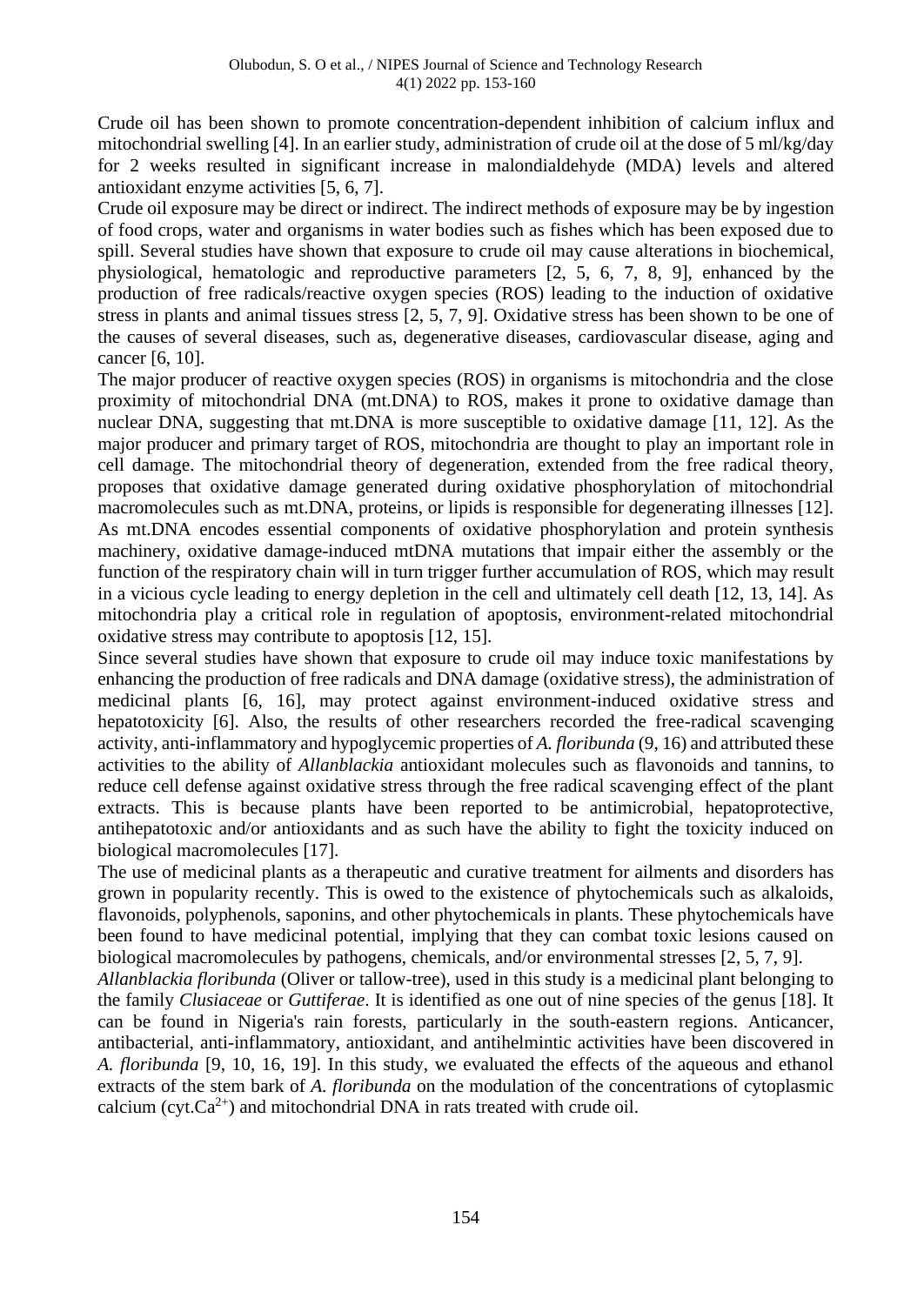# **2.0. Materials and Method**

# **2.1. Study area**

The experiment took place at the Biochemistry Department of Faculty of Life Sciences, University of Benin, Benin City, Edo State, Nigeria (Latitude 6° 23' 44"; Longitude 5° 36' 49"; Altitude 360 feet).

# **2.2. Collection of Crude oil, Plant Materials, Feeds and Animals**

Nigeria's Warri Refinery and Petrochemical Company provided the crude oil. Rat pellets were purchased from Vital Feeds Nigeria and male Albino Wistar rats were procured from the Department of Animal Science, Faculty of Agriculture of the University of Benin, Edo State, Nigeria. A herbal practitioner obtained fresh stem bark of *A. floribunda* from a woodland location in Edo State, Nigeria. A botanist from the University of Benin's Department of Plant Biology and Biotechnology recognized and authenticated the plant, and a voucher specimen was put in the Department's Herbarium for future reference.

# **2.3. Preparation of Crude oil, Plant Materials and Animals**

The stem bark was washed, air dried, macerated, and sieved using a micropore sieve. The macerated form of *A. floribunda* stem bark was weighed and divided into two groups. The extract was filtered after soaking one weighted portion in ethanol for 72 hours and the second weighed piece in distilled water for 48 hours with intermittent stirring. The aqueous extract (AE) and ethanol extract (EE) of *A. floribunda* were produced by drying the filtrate using a rotary evaporator at 40°C. The crude extracts were kept in the fridge until they were needed.

In the Laboratory Animal Unit of the Department of Biochemistry, Faculty of Life Sciences, University of Benin, forty Wistar rats (160–180 g) were kept. They were given a conventional feed and free access to water. They were given two weeks to acclimate. The rats were cared for in acquiescence with the guiding principle for research animal care and welfare.

# **2.4. Experimental Design**

A total of forty (40) male Wistar rats with weight range of 160 to 180 g were placed into eight groups of five rats each. The rats were kept in steel cages and given time to adjust. To produce oxidative stress in rats, 5 ml/kg body weight crude oil was supplied through oral dosing needle (oral gavage).

The rats were divided into eight groups, each with five rats:

Group 1: untreated normal rats/Control

Group 2: normal rats were given oral Crude oil (5ml/kg crude oil)

Group 3: normal rats were given AE oral *A. floribunda*

Group 4: co-administered 5ml/kg crude oil + 25ml/kg AE *A. floribunda*

Group 5: co-administered 5ml/kg crude oil + 50ml/kg AE *A. floribunda*

Group 6: normal rats were given EE oral *A. floribunda*

Group 7: co-administered 5ml/kg crude oil + 25ml/kg EE *A. floribunda*

Group 8: co-administered 5ml/kg crude oil + 50ml/kg EE *A. floribunda*

Water was provided *ad libitium* to all groups. The experiment lasted for fourteen (14) days and rats sacrificed on the fifteenth  $(15<sup>th</sup>)$  day. The livers were recovered for analyses.

# **2.5. Isolation and Quantification of Mitochondrial DNA** (**mt.DNA)**

The livers were standardized to 10% (w/v) in an ice-cold 0.05M potassium phosphate buffer of pH 7.4 which contains 0.2mM EGTA, and mitochondria were isolated using conventional distinction centrifugation in a buffer of 210 mM mannitol, 70 mM sucrose, 5 mM HEPES (pH 7.4), and 1 mM EGTA. The mitochondrial fraction's DNA was isolated using the phenol–chloroform extraction procedure and quantified using Oruambo's diphenylamine method [19]. Using Bovine Serum Albumin as a standard, the protein content was calculated using the Folin-Ciocalteu technique [20].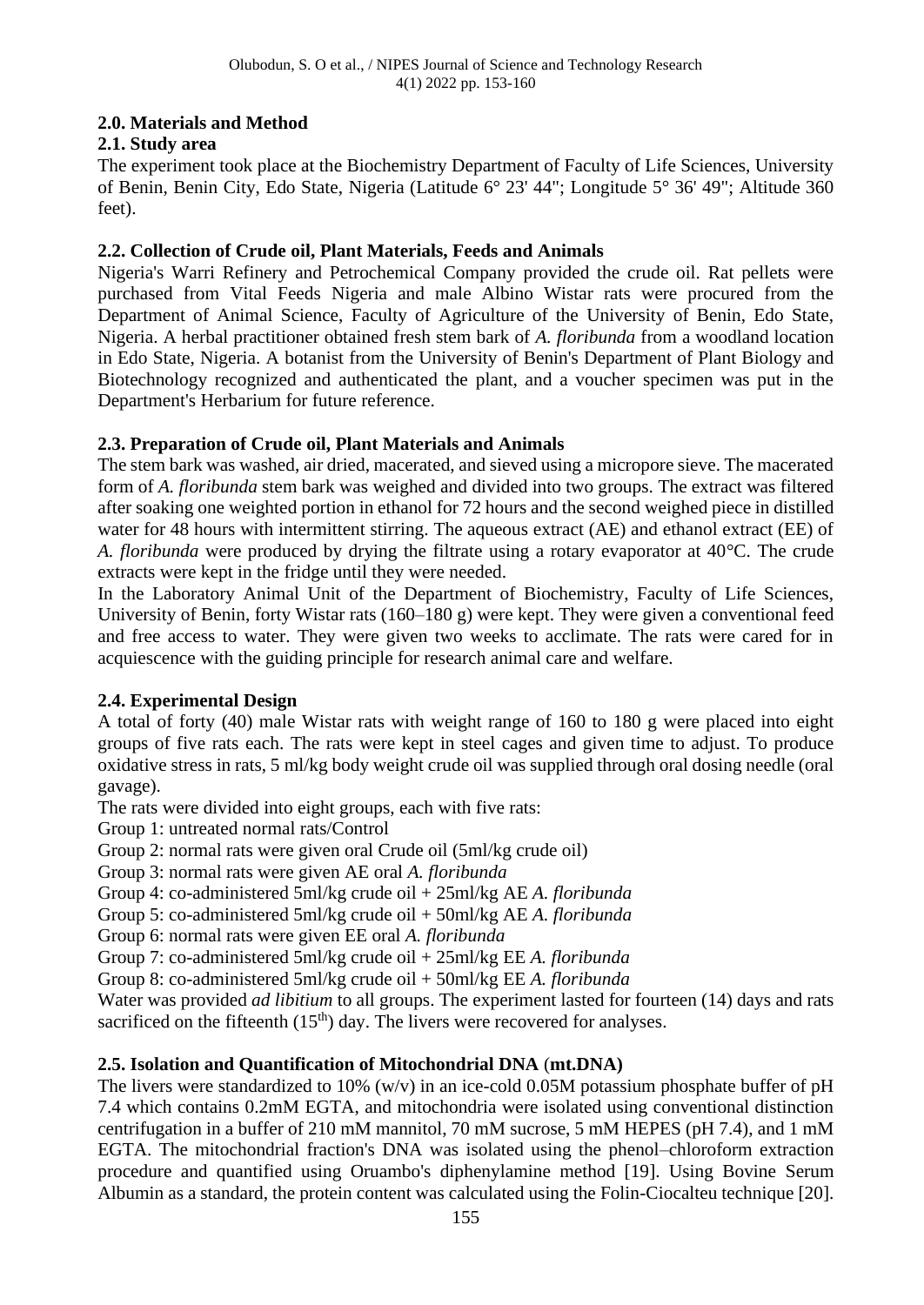# **2.6. Extraction and Quantification of Cytoplasmic (Extra-mitochondrial) Calcium (Ca2+)**

The cytoplasmic fraction is represented by the supernatant from the mitochondrial fraction, which was collected and utilized to measure  $Ca^{2+}$  concentration. The calcium concentration was evaluated using Hildebrand and Reilley's EDTA-titrimetric technique [21].

## **2.7. Statistical Analysis**

To assess for differences in groups, all data was statistically appraised using one-way analysis of variance (ANOVA). All of the results were expressed as mean standard error of the mean (SEM), and Duncan's multiple comparisons investigation was employed to evaluate whether there existed any significant differences amongst the means. This study was conducted using Instat-Graphpad software from San Diego, California, USA. Statistical significance was defined as a p value of less than 0.05.

## **3.0 Results**

Tables 1 and 2 indicate the effects of Allanblackia floribunda stem-bark on the content of liver mitochondrial DNA in Wister rats treated with crude oil. After 14 days of therapy, the group 2 rats had a substantial increase ( $p < 0.05$ ) in mt.DNA concentration as compared to the untreated rats/control (group 1). The other groups (groups 3–5), which received aqueous stem bark extracts and were co-administered, saw increases in mt.DNA concentrations, although the differences were not significant (groups 3–5). (Table 1). The ethanol extracts showed similar tendencies, with minor changes in the percentage of significant ( $p < 0.05$ ) and non-significant ( $p > 0.05$ ) differences in the various groups (Table 2).

## **Table 1: Effects of aqueous stem-bark extracts of** *Allanblackia floribunda* **stem-bark on liver mitochondrial DNA concentration in Wister rats treated with crude oil**

| Group/Assay<br>(mg/ml) | mt.DNA<br>concentration | mt.DNA difference over<br>control | $%$ Change (% $\triangle$ mt.DNA)<br>over control |
|------------------------|-------------------------|-----------------------------------|---------------------------------------------------|
| Group 1                | $0.62 \pm 0.17$         | $\overline{\phantom{0}}$          |                                                   |
| Group 2                | $2.10 \pm 0.09*$        | 1.48                              | 239                                               |
| Group 3                | $0.68 \pm 0.07$         | 0.06                              | 10                                                |
| Group 4                | $0.64 \pm 0.19$         | 0.02                              |                                                   |
| Group 5                | $0.75 \pm 0.09$         | 0.13                              |                                                   |

Results are expressed as means  $\pm$  SEM of four (4) replicates. % $\Delta$ , percentage change; mt. DNA, mitochondria DNA is expressed as mg/ml while increase/change in mt. DNA over control is expressed as %. Means carrying different notations are statistically different at  $p < 0.05$ .

## **Table 2: Effects of ethanol stem-bark extracts of** *Allanblackia floribunda* **on liver mitochondrial DNA concentration in Wister rats treated with crude oil.**

| Group/Assay<br>(mg/ml) | mt.DNA<br>concentration | mt.DNA difference over<br>control | $%$ Change (% $\triangle$ mt.DNA)<br>over control |
|------------------------|-------------------------|-----------------------------------|---------------------------------------------------|
| Group 1                | $0.62 \pm 0.17$         | $\overline{\phantom{0}}$          |                                                   |
| Group 2                | $2.10 \pm 0.09*$        | 1.48                              | 239                                               |
| Group 6                | $0.75 \pm 0.16$         | 0.13                              |                                                   |
| Group 7                | $0.69 \pm 0.10$         | 0.07                              |                                                   |
| Group 8                | $0.84 \pm 0.01$         | 0.22                              |                                                   |

Results are expressed as means ± SEM of four (4) replicates. %∆, percentage change; mt. DNA, mitochondria DNA is expressed as mg/ml while increase/change in mt. DNA over control is expressed as %. Means carrying different notations are statistically different at  $p < 0.05$ .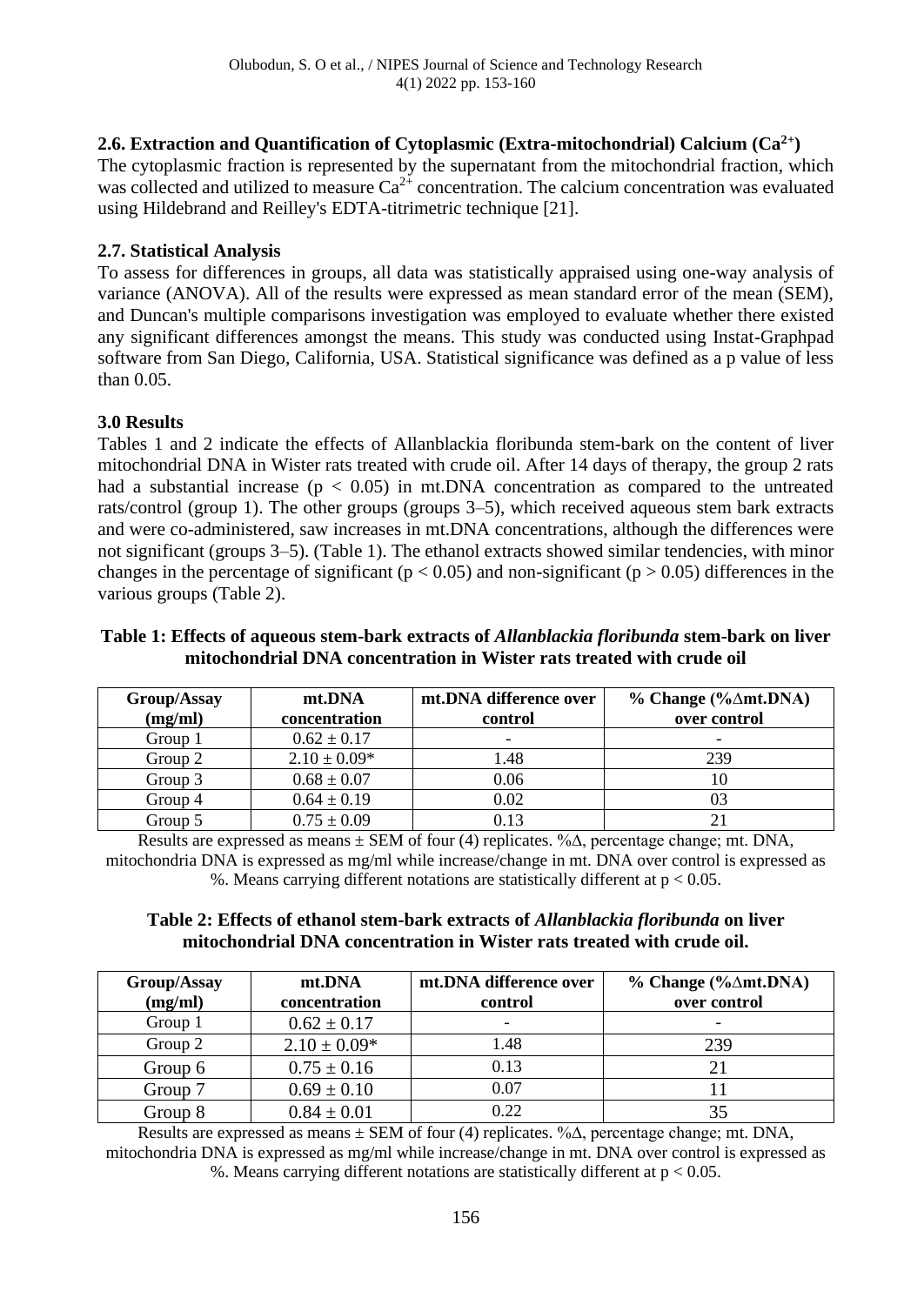Tables 3 and 4 show the effects of Allanblackia floribunda stem-bark on extra-mitochondrial calcium concentration in the liver of Wister rats fed with crude oil. Table 3 shows a substantial decrease in extra-mitochondrial  $Ca^{2+}$  concentration ( $p < 0.05$ ) when compared to control values. When compared to the control group, the percentage drop for group 2 rats was more than 90%, and when compared to the other groups, it was more than 50%.

The results recorded for the ethanol extract reflected relatively the same trend observed in the aqueous extract with lower percentages recorded for other groups with the group 8 rats recording the least percentage  $Ca^{2+}$  concentration of less than 5.

## **Table 3: Effects of aqueous stem-bark extracts of** *Allanblackia floribunda* **on extramitochondrial calcium concentration in the liver of Wister rats treated with crude oil**

| Group/Assay(mg/ml) | Cytoplamic $Ca^{2+}$ | $Ca2+ difference$ | % Change     |
|--------------------|----------------------|-------------------|--------------|
|                    | <b>Concentration</b> | over control      | over control |
| Group 1            | $1.65 \pm 0.15$      |                   |              |
| Group 2            | $0.10 \pm 0.04*$     | 1.55              | 94           |
| Group 3            | $1.43 \pm 0.09$      | 0.22              | 13           |
| Group 4            | $1.39 \pm 0.11$      | 0.26              | 16           |
| Group 5            | $1.51 \pm 0.10$      | 0.14              |              |

Results are expressed as means  $\pm$  SEM of four (4) replicates. % $\Delta$ , percentage change; Ca<sup>2+</sup> is expressed as mg/ml while decrease/change in  $Ca^{2+}$  over control is expressed as %. Means carrying different notations are statistically different at  $p < 0.05$ .

## **Table 4: Effects of ethanol stem-bark extracts of** *Allanblackia floribunda* **on extramitochondrial calcium concentration in in the liver of Wister rats treated with crude oil**

| Group/Assay (mg/ml) | Cytoplamic $Ca^{2+}$ | $Ca2+ difference$ | % Change     |
|---------------------|----------------------|-------------------|--------------|
|                     | Concentration        | over control      | over control |
| Group 1             | $1.65 \pm 0.15$      |                   |              |
| Group 2             | $0.10 \pm 0.04*$     | 1,55              | 94           |
| Group 6             | $1.57 \pm 0.04$      | 0.08              |              |
| Group 7             | $1.52 \pm 0.05$      | 0.13              |              |
| Group 8             | $1.62 \pm 0.13$      | 0.03              |              |

Results are expressed as means  $\pm$  SEM of four (4) replicates. % $\Delta$ , percentage change; Ca<sup>2+</sup> is expressed as mg/ml while decrease/change in  $Ca^{2+}$  over control is expressed as %. Means carrying different notations are statistically different at  $p < 0.05$ .

## **3.1. Discussion**

The results from this study shows that 5ml/kg body weight of crude oil orally given to male Wistar rats, modulated over 100 percent significant increases in liver mt.DNA concentrations and over 90 percent significant reductions in cyt. $Ca^{2+}$  when compared to the control groups. Oruambo and Jones, [4], found that adult male guinea pigs subjected to Nigerian 'Bonny' Light Crude Oil (BLCO) by intraperitoneal injection had similar results. They found dose-dependent rises in mtDNA and decreases in cyt. $Ca<sup>2+</sup>$  concentrations in their report. Despite the fact that mitochondrial DNA reproduces self-sufficiently of nuclear DNA, it codes for proteins involved in mitochondrial and cellular metabolism. As a result, they hypothesized that the rise in BLCO-treated guinea pigs was due to metabolites that triggered unscheduled mtDNA synthesis.

The findings of the study revealed that crude oil has the power to significantly alter the concentrations of mt.DNA and cytoplasmic calcium in the livers of Wistar rats. This finding is consistent with prior findings of crude oil's potential to alter biochemical parameters in organisms' systems [2, 4]. Significant increases in mt.DNA levels in the liver of group 2 rats could indicate liver injury caused by a lack of hepatocyte membrane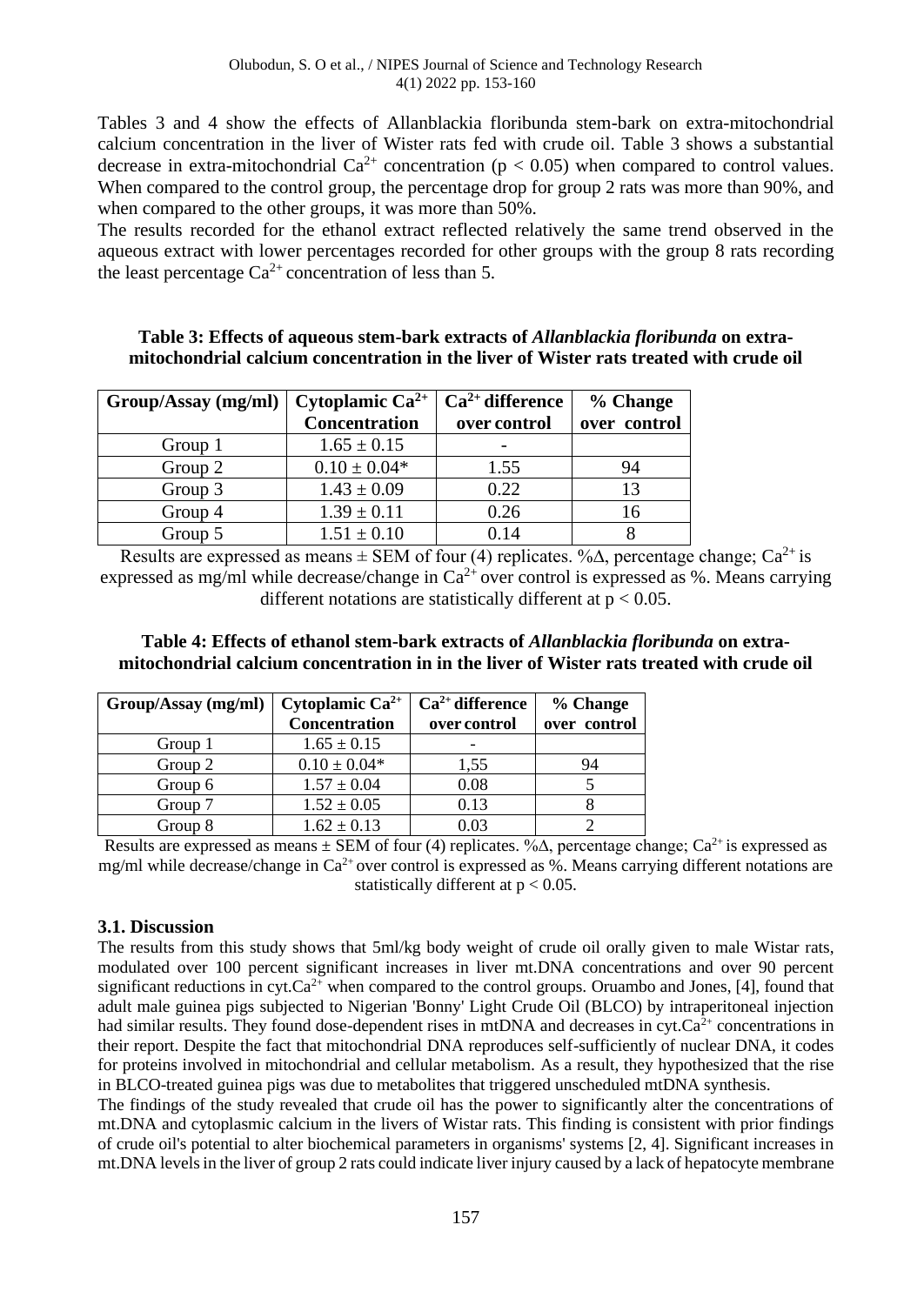integrity [9, 16]. The rise in mt.DNA concentration could be attributed to liver damage resulting from liver inflammation and disturbance caused by crude oil stress [5, 9].

Administration of *A. floribunda*, stem-bark extract inhibited the rise of mt.DNA caused by crude oil in this investigation. These results suggest that the aqueous and ethanol extracts of *A. floribunda* may have an antioxidant and antiinflammatory effect which varied with each extraction solvent. This may be because permeabilization of the mitochondrial membranes causes the release of cytochrome c, which triggers death via caspase-cascade pathways [23]. It is possible that the extracts (aqueous and ethanol) preserved the cell membranes or countered the negative effects of crude oil. It is also possible that phytochemicals in the plant extracts, such as tannins and alkaloids, may have suppressed cytochrome c or boosted the gene responsible for liver cell regeneration, or scavenged free radicals, to avoid cell death [23]. Other research has indicated that combining toxicants and therapeutic plants may help to prevent or delay the onset of different illnesses and disorders [5, 9, 20].

The decrease observed in cytoplasmic  $Ca^{2+}$  concentration may be related to crude oil-induced oxidative stress, which may have adverse effects on adenosine triphosphate (ATP) synthesis. This is because low blood glucose concentration coupled with reduced ATP levels, causes the liver to release glucose molecules into the blood for onward transport to other tissues, such as, skeletal muscle or brain. When this occurs,  $Ca^{2+}$  is regarded as a second messenger. Calcium as a secondary messenger to hormonal bio-signal triggers a cascade reaction in the liver which leads to the activation of glycogen phosphorylase, which breaks down liver glycogen to release glucose which is transported to skeletal muscle for glycolysis and ATP synthesis [4].

The endoplasmic reticulum (ER) and mitochondria sequester  $Ca^{2+}$  and keeps intracellular  $Ca^{2+}$  very low by the action of  $Ca^{2+}$  pumps found in the ER, mitochondria and plasma membranes. The process may cause either an influx of extracellular  $Ca^{2+}$  into the liver cell through the plasma membrane or release of sequestered  $Ca^{2+}$  from the ER or mitochondria. When this happens, raising the intracellular  $Ca^{2+}$  concentration would triggers the sequence of cascade reactions for the breakdown of glycogen and release of glucose. It therefore means that there may be a  $Ca^{2+}$ -concentration gradient which acts to trigger the calcium pumps for  $Ca^{2+}$ influx or release.

Several studies reported a crude oil dependent inhibition of calcium influx into the mitochondria for sequestration, and the production of swelling of the mitochondria *in vitro.* They suggested in their results that increased permeability of the mitochondrial and microsomal membranes to calcium may be a contributing factor in the inhibition of calcium uptake by crude oil. Their results agreed with our results where both aqueous and ethanol extracts of *A. floribunda* stem-bark caused over 90% reductions in cyt. $Ca^{2+}$  when compared to the control groups.

It is possible that  $Ca^{2+}$  influx or release from the ER or mitochondrial may have been modulated. We suggested that crude oil may have damaged the ER, mitochondrial or plasma membrane so that normal level of intracellular (cytoplasmic)  $Ca^{2+}$  may leach-out to increase extracellular (cytosolic)  $Ca^{2+}$  while reducing cyt.  $Ca^{2+}$ . Also, the crude oil may have altered the  $Ca^{2+}$ - concentration gradient across the plasma or mitochondrial membrane so that the calcium pumps are inhibited leading to disorganization of the permeability of the plasma or mitochondrial membrane, thus inhibiting  $Ca^{2+}$  uptake. This may result in liver cell alteration of the bio-signal cascade in which  $Ca^{2+}$  serves as second messenger thus inhibiting ATPsynthesis and probable cell and tissue damage. This may also have toxic effects for organs like skeletal muscle and brain that rely on the liver for glucose [4, 24]. Administration of *A*. *floribunda* extracts significantly increased cyt.  $Ca^{2+}$  to levels comparable to control values in the rats. The results suggest that the aqueous and ethanol extracts may have an antioxidant effects which may have cushioned the modulated extracellular calcium sequestration induced by crude oil. The treatment of the crude oil-induced oxidative stress rats with the plant extracts significantly increased the concentration of cyt.  $Ca^{2+}$  and reduced that of mt.DNA, suggesting that *A*. *floribunda* stem-bark extract may act by directly trapping free radicals and/or reducing their production, thus limiting subsequent induction of unscheduled mt.DNA synthesis, and modulation of ER/mitochondrial  $Ca^{2+}$  sequestration or  $Ca^{2+}$  concentration gradient, that may have led to the decrease of  $Ca^{2+}$  influx into the cytosol. These results are in conformity with various research works [5, 9, 16, 17, 20] which showed that plant extracts have ameliorative effects on animals treated with chemical or pathologic or environmental stressors. The study indicates that *A*. *floribunda* stem-bark extracts may protect the liver from cell damage and diseases.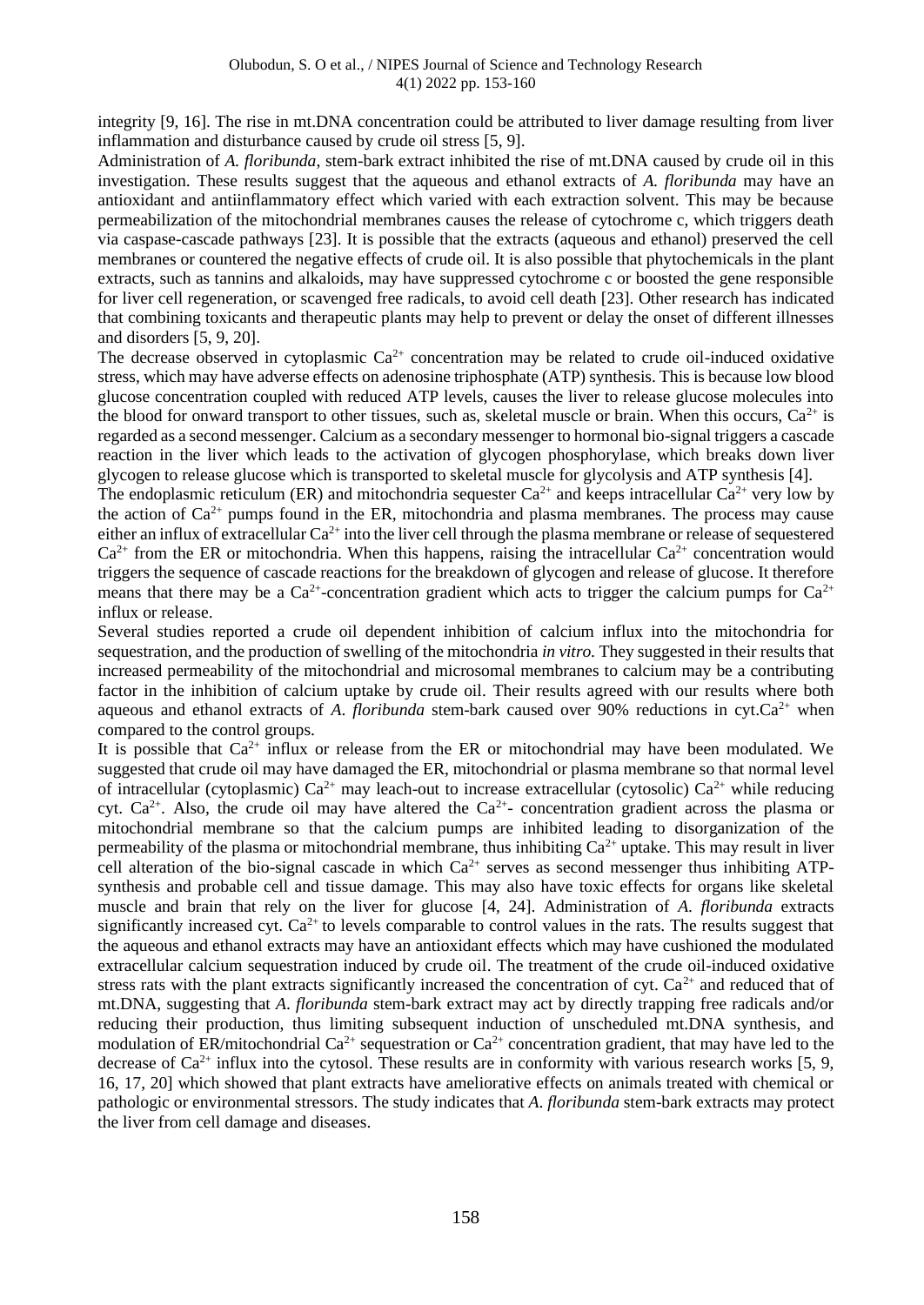## **4.0. Conclusion**

The results suggest that crude oil may be hepatotoxic because it modulated cvt.  $Ca^{2+}$  and mt. DNA concentrations. However, the stem- bark extracts on administration was able to regulate the effects in the rat liver. *A. floribunda* stem-bark extracts in water and ethanol include putative phytochemicals that regulate cyt.  $Ca^{2+}$  and mitochondrial DNA concentrations in rat liver to various degree. This action may be related to the antioxidative and ameliorating effects of the extracts which is associated with improvement of the cyt.  $Ca^{2+}$  and mt. DNA concentrations in the rat liver. More research is needed to determine the processes by which the extracts prevented crude oil stress.

## **Conflict of interest**

The authors declare no conflict of interest.

## **Acknowledgement**

The authors are grateful to the Department of Biochemistry for using their animal house for housing the rats for the experiment.

- [1] Okoye, C. O. and Okwute, G. A. (2014). Heavy metal concentrations in food crops grown in crude oil impacted soils in Olomoro, Delta State-Nigeria and their health implications. International journal of Engineering Science Invention. 3(3): 15-21).
- [2] Olubodun, S. O. and Eriyamremu, G. E. (2014). Adenosine Triphosphatase Activities of Zea Mays and Vigna unguiculata Exposed to Different Crude Oil Fractions. Intl. J. Biochem. Res. Rev., 4(6): 505-516
- [3] Okpara, E. E. (2004). Post-Reo realities of Sustainable development in the Niger Delta Region of Nigeria. Ihem Davis Press, Owerri. p109.
- [4] Oruambo, I. F. and Jones, A. B. (2007). Alterations in the Concentrations of Liver Mitochondrial DNA, Cytoplasmic Total Hydrocarbon and Calcium in Guinea Pigs after Treatment with Nigerian Light Crude Oil. Intl. J. Environ. Res. Public Health. 4(1): 23–27.
- [5] Olubodun, S. O. and Osagie, O. A. (2016). Oxidative stress in rats exposed to Crude oil and protective role of Enantia chlorantha. Nigerian Journal of Life Sciences. 6 (1): 196-205.
- [6] Olubodun, S. O. and Osagie, O. A. (2018). Anti-inflammatory effects of Enantia chloranthia and Nauclea latifolia on crude oil-induced oxidative stress in albino Wister rats. Journal of Medicine and Biomedical Research. 17(1 & 2): 53-62)
- [7] Achuba, F. I. (2018). Modulation of Crude Oil Induced Alteration of Oxidative Stress Indices in Rat by Red Palm Oil. J. Appl. Sci. Environ. Manage. 22 (6) 929 –932
- [8] Achuba, F. I. and Ja-anni, M. O. (2018). Effect of abattoir waste water on metabolic and antioxidant profiles of cowpea seedlings grown in crude oil contaminated soil. International Journal of Recycling of Organic Waste in Agriculture.  $7:59 - 66$ .
- [9] Olubodun, S. O. Fayemi, D. K. and Osagie, O. A. (2021). Biochemical changes in rats exposed to crude oil and the antioxidant role of Allanblackia floribunda stem-bark. Biokemistri. 32 (01).
- [10]Borut, P. and Rok, F. (2014). The Protective Role of Antioxidants in the Defence against ROS/RNS-Mediated Environmental Pollution. Oxidative Medicine on Cell Longevity. 2014: 671539. doi: [10.1155/2014/671539](https://dx.doi.org/10.1155%2F2014%2F671539)
- [11]Santos, J. H., Mandavilli, B. S. and Van-Houten, B. (2002). "Measuring oxidative mtDNA damage and repair using quantitative PCR," Methods in Molecular Biology. 197: 159–176.
- [12]Cui, H., Kong, Y. and Zhang, H. (2012). Oxidative Stress, Mitochondrial Dysfunction, and Aging. Journal of Signal Transduction. Volume 2012, Article ID 646354, 13 pages http://dx.doi.org/10.1155/2012/646354
- [13]Falkenberg, M., Larsson, N. G. and Gustafsson, C. M, (2007). "DNA replication and transcription in mammalian mitochondria," Annual Review of Biochemistry, 76: 679–699.
- [14]Hiona, A. and Leeuwenburgh, C. (2008). "The role of mitochondrial DNA mutations in aging and sarcopenia: implications for the mitochondrial vicious cycle theory of aging," Experimental Gerontology, 43 (1): 24–33.
- [15]Yamaguchi, R. and Perkins, G. (2009). "Dynamics of mitochondrial structure during apoptosis and the enigma of Opa1," Biochimica et Biophysica Acta. 1787 (8): 963–972.
- [16]Olasantan, O. D., Areola, J. O., Ayannuga, O. A. and Babalola, O. O. (2015). Evaluation of the Gonadoprotective Effects of Allanblackia floribunda Oliver (Clusiacea) On Testes and Accessory Organs of Wistar Rats. Journal of Medical and Biological Science Research. 1 (9): 134-144).
- [17]Ngueguim, T. F., Mbatchou, A., Donfack, J. H., Dzeufiet, D. D. P., Gounoue, K. R., Djouwoug, N. C., Kamtchouing, P. and Dimo, T. (2016). Dichrocephala integrifolia (Linn.f.) O. Kuntze (Asteraceae) Leaves Aqueous Extract Prevents Ethanol-induced Liver Damage in Rats. Pharmacologia. DOI: 10.5567/pharmacologia.2016.337.343